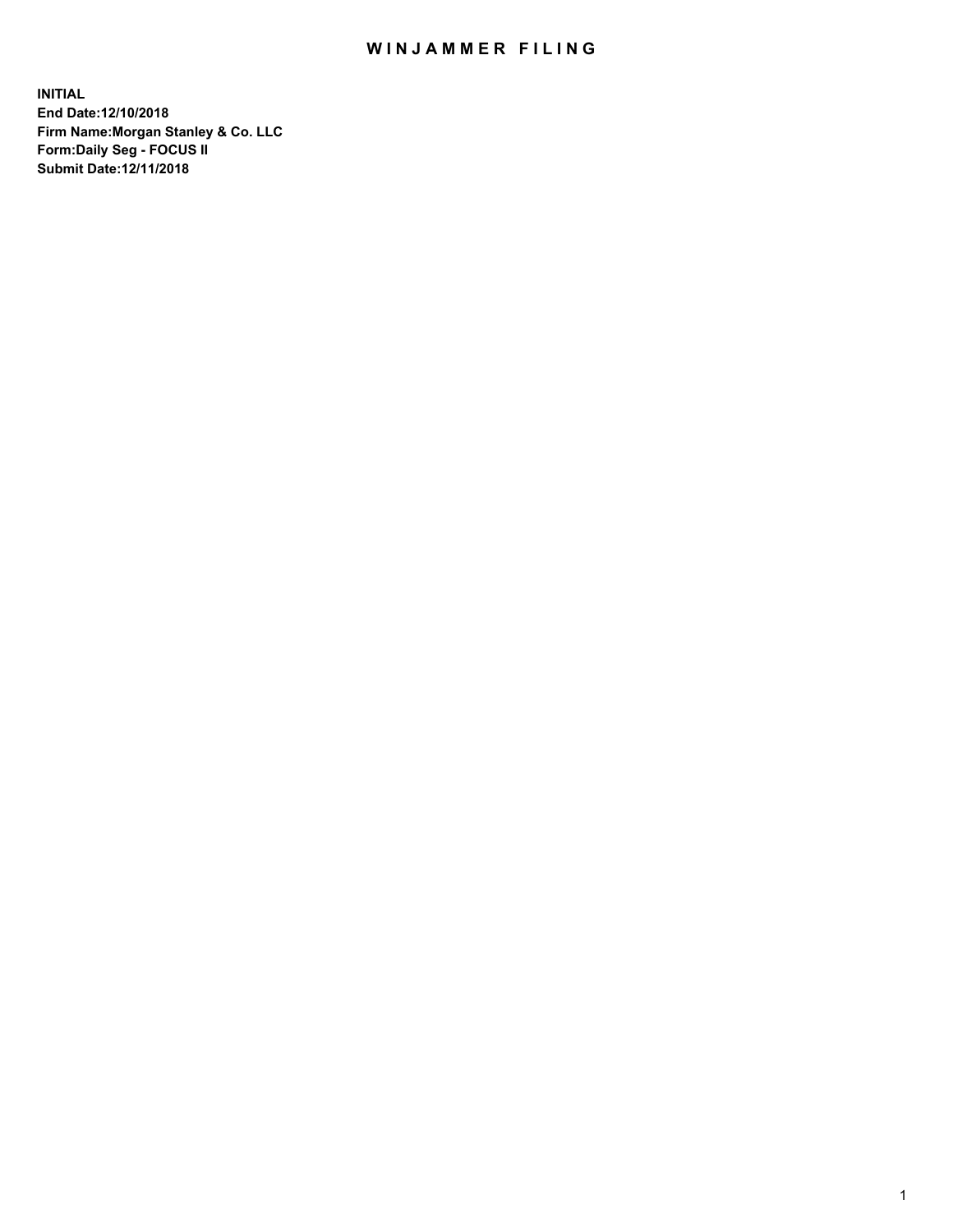**INITIAL End Date:12/10/2018 Firm Name:Morgan Stanley & Co. LLC Form:Daily Seg - FOCUS II Submit Date:12/11/2018 Daily Segregation - Cover Page**

| Name of Company                                                                                                                                                                                                                                                                                                                | Morgan Stanley & Co. LLC                               |
|--------------------------------------------------------------------------------------------------------------------------------------------------------------------------------------------------------------------------------------------------------------------------------------------------------------------------------|--------------------------------------------------------|
| <b>Contact Name</b>                                                                                                                                                                                                                                                                                                            | <b>Ikram Shah</b>                                      |
| <b>Contact Phone Number</b>                                                                                                                                                                                                                                                                                                    | 212-276-0963                                           |
| <b>Contact Email Address</b>                                                                                                                                                                                                                                                                                                   | Ikram.shah@morganstanley.com                           |
| FCM's Customer Segregated Funds Residual Interest Target (choose one):<br>a. Minimum dollar amount: ; or<br>b. Minimum percentage of customer segregated funds required:% ; or<br>c. Dollar amount range between: and; or<br>d. Percentage range of customer segregated funds required between:% and%.                         | 280,000,000<br><u>0</u><br>00<br>00                    |
| FCM's Customer Secured Amount Funds Residual Interest Target (choose one):<br>a. Minimum dollar amount: ; or<br>b. Minimum percentage of customer secured funds required:% ; or<br>c. Dollar amount range between: and; or<br>d. Percentage range of customer secured funds required between: % and %.                         | 140,000,000<br><u>0</u><br><u>00</u><br>0 <sub>0</sub> |
| FCM's Cleared Swaps Customer Collateral Residual Interest Target (choose one):<br>a. Minimum dollar amount: ; or<br>b. Minimum percentage of cleared swaps customer collateral required:% ; or<br>c. Dollar amount range between: and; or<br>d. Percentage range of cleared swaps customer collateral required between:% and%. | 92,000,000<br><u>0</u><br>0 Q<br>00                    |

Attach supporting documents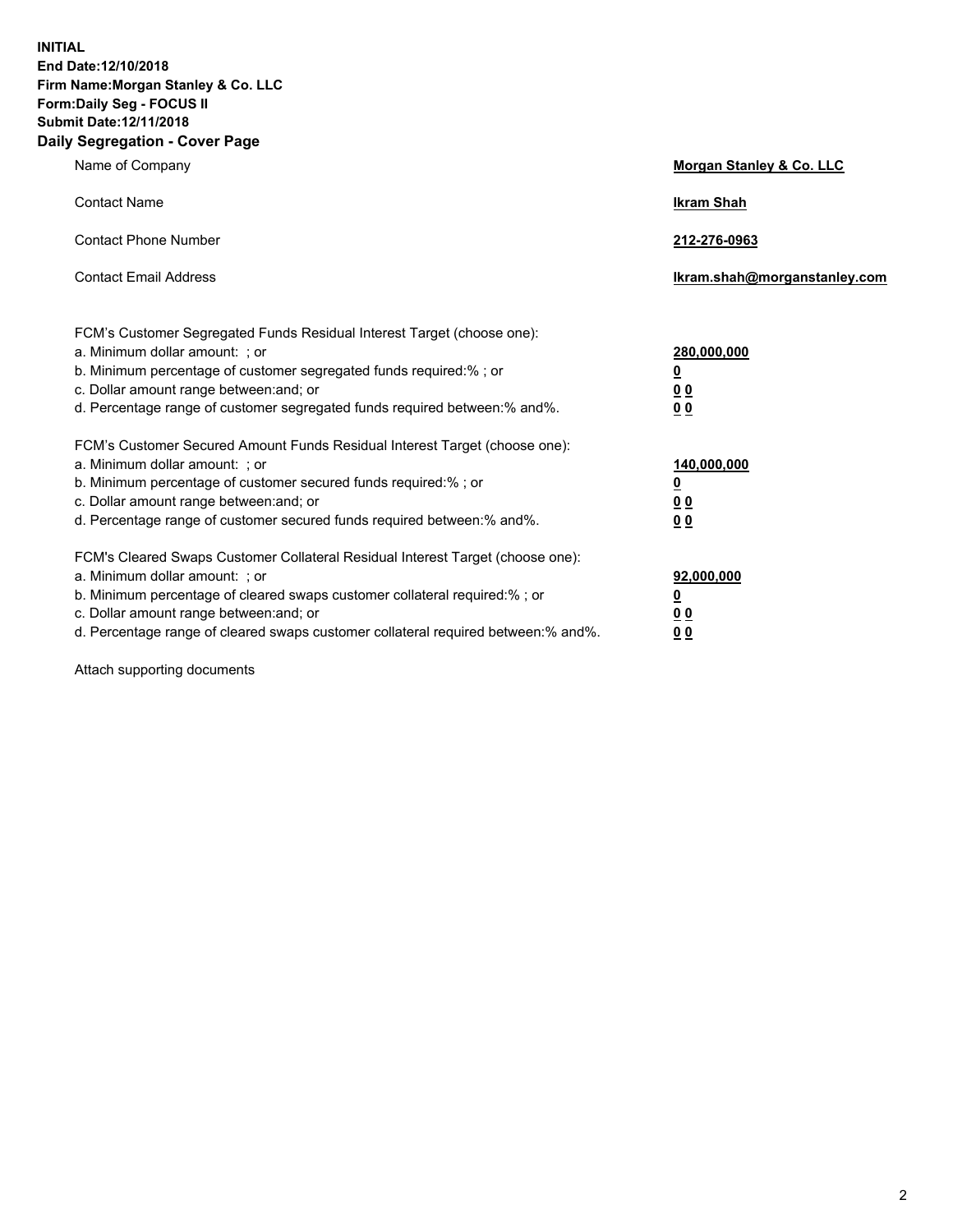## **INITIAL End Date:12/10/2018 Firm Name:Morgan Stanley & Co. LLC Form:Daily Seg - FOCUS II Submit Date:12/11/2018**

## **Daily Segregation - Secured Amounts**

Foreign Futures and Foreign Options Secured Amounts Amount required to be set aside pursuant to law, rule or regulation of a foreign government or a rule of a self-regulatory organization authorized thereunder 1. Net ledger balance - Foreign Futures and Foreign Option Trading - All Customers A. Cash **4,003,463,549** [7315]

- B. Securities (at market) **2,047,631,837** [7317]
- 2. Net unrealized profit (loss) in open futures contracts traded on a foreign board of trade **-1,176,215,829** [7325]
- 3. Exchange traded options
	- a. Market value of open option contracts purchased on a foreign board of trade **6,880,039** [7335]
	- b. Market value of open contracts granted (sold) on a foreign board of trade **-7,056,526** [7337]
- 4. Net equity (deficit) (add lines 1. 2. and 3.) **4,874,703,070** [7345]
- 5. Account liquidating to a deficit and account with a debit balances gross amount **301,619,859** [7351] Less: amount offset by customer owned securities **-297,090,358** [7352] **4,529,501**
- 6. Amount required to be set aside as the secured amount Net Liquidating Equity Method (add lines 4 and 5)
- 7. Greater of amount required to be set aside pursuant to foreign jurisdiction (above) or line 6.

## FUNDS DEPOSITED IN SEPARATE REGULATION 30.7 ACCOUNTS

- 1. Cash in banks
	- A. Banks located in the United States **276,959,308** [7500]
	- B. Other banks qualified under Regulation 30.7 **863,905,949** [7520] **1,140,865,257**
- 2. Securities
	- A. In safekeeping with banks located in the United States **194,946,467** [7540]
	- B. In safekeeping with other banks qualified under Regulation 30.7 **0** [7560] **194,946,467** [7570]
- 3. Equities with registered futures commission merchants
	-
	- B. Securities **0** [7590]
	- C. Unrealized gain (loss) on open futures contracts **251,216** [7600]
	- D. Value of long option contracts **0** [7610]
- E. Value of short option contracts **0** [7615] **7,041,246** [7620]
- 4. Amounts held by clearing organizations of foreign boards of trade
	- A. Cash **0** [7640]
	- B. Securities **0** [7650]
	- C. Amount due to (from) clearing organization daily variation **0** [7660]
	- D. Value of long option contracts **0** [7670]
	- E. Value of short option contracts **0** [7675] **0** [7680]
- 5. Amounts held by members of foreign boards of trade
	-
	-
	- C. Unrealized gain (loss) on open futures contracts **-1,176,467,045** [7720]
	- D. Value of long option contracts **6,880,039** [7730]
	- E. Value of short option contracts **-7,056,526** [7735] **3,723,821,219**
- 6. Amounts with other depositories designated by a foreign board of trade **0** [7760]
- 7. Segregated funds on hand **0** [7765]
- 8. Total funds in separate section 30.7 accounts **5,066,674,189** [7770]
- 9. Excess (deficiency) Set Aside for Secured Amount (subtract line 7 Secured Statement Page 1 from Line 8)
- 10. Management Target Amount for Excess funds in separate section 30.7 accounts **140,000,000** [7780]
- 11. Excess (deficiency) funds in separate 30.7 accounts over (under) Management Target **47,441,618** [7785]

**0** [7305]

[7354] **4,879,232,571** [7355]

**4,879,232,571** [7360]

[7530]

A. Cash **6,790,030** [7580]

 A. Cash **3,047,779,381** [7700] B. Securities **1,852,685,370** [7710] [7740] **187,441,618** [7380]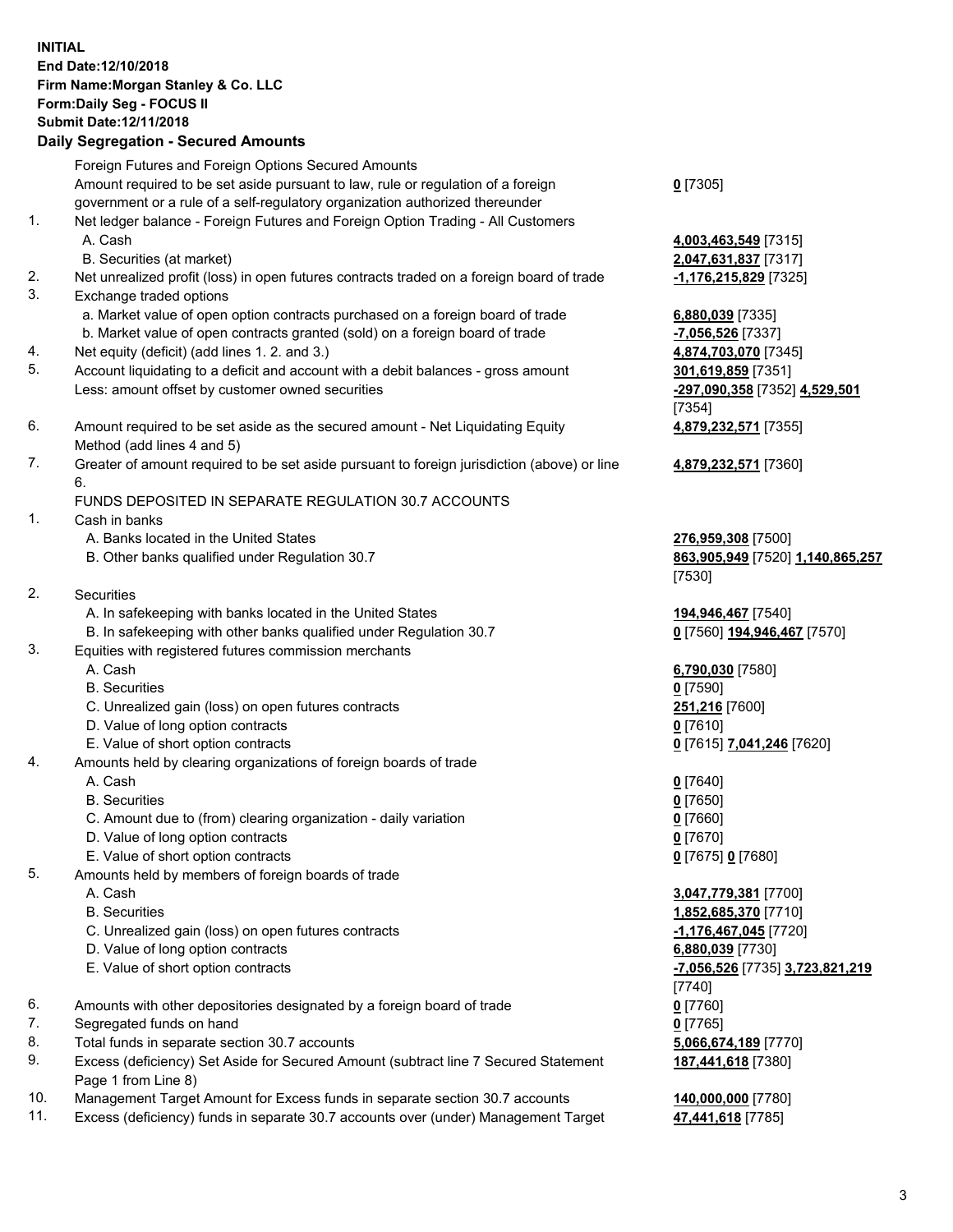**INITIAL End Date:12/10/2018 Firm Name:Morgan Stanley & Co. LLC Form:Daily Seg - FOCUS II Submit Date:12/11/2018 Daily Segregation - Segregation Statement** SEGREGATION REQUIREMENTS(Section 4d(2) of the CEAct) 1. Net ledger balance A. Cash **12,291,922,205** [7010] B. Securities (at market) **6,574,007,419** [7020] 2. Net unrealized profit (loss) in open futures contracts traded on a contract market **-1,423,535,222** [7030] 3. Exchange traded options A. Add market value of open option contracts purchased on a contract market **357,440,384** [7032] B. Deduct market value of open option contracts granted (sold) on a contract market **-487,799,922** [7033] 4. Net equity (deficit) (add lines 1, 2 and 3) **17,312,034,864** [7040] 5. Accounts liquidating to a deficit and accounts with debit balances - gross amount **441,919,702** [7045] Less: amount offset by customer securities **-431,931,801** [7047] **9,987,901** [7050] 6. Amount required to be segregated (add lines 4 and 5) **17,322,022,765** [7060] FUNDS IN SEGREGATED ACCOUNTS 7. Deposited in segregated funds bank accounts A. Cash **4,006,142,304** [7070] B. Securities representing investments of customers' funds (at market) **0** [7080] C. Securities held for particular customers or option customers in lieu of cash (at market) **960,467,235** [7090] 8. Margins on deposit with derivatives clearing organizations of contract markets A. Cash **6,847,237,294** [7100] B. Securities representing investments of customers' funds (at market) **0** [7110] C. Securities held for particular customers or option customers in lieu of cash (at market) **5,613,540,184** [7120] 9. Net settlement from (to) derivatives clearing organizations of contract markets **355,957,275** [7130] 10. Exchange traded options A. Value of open long option contracts **357,440,384** [7132] B. Value of open short option contracts **-487,799,922** [7133] 11. Net equities with other FCMs A. Net liquidating equity **8,504,037** [7140] B. Securities representing investments of customers' funds (at market) **0** [7160] C. Securities held for particular customers or option customers in lieu of cash (at market) **0** [7170] 12. Segregated funds on hand **0** [7150] 13. Total amount in segregation (add lines 7 through 12) **17,661,488,791** [7180] 14. Excess (deficiency) funds in segregation (subtract line 6 from line 13) **339,466,026** [7190]

- 15. Management Target Amount for Excess funds in segregation **280,000,000** [7194]
- 16. Excess (deficiency) funds in segregation over (under) Management Target Amount Excess

**59,466,026** [7198]